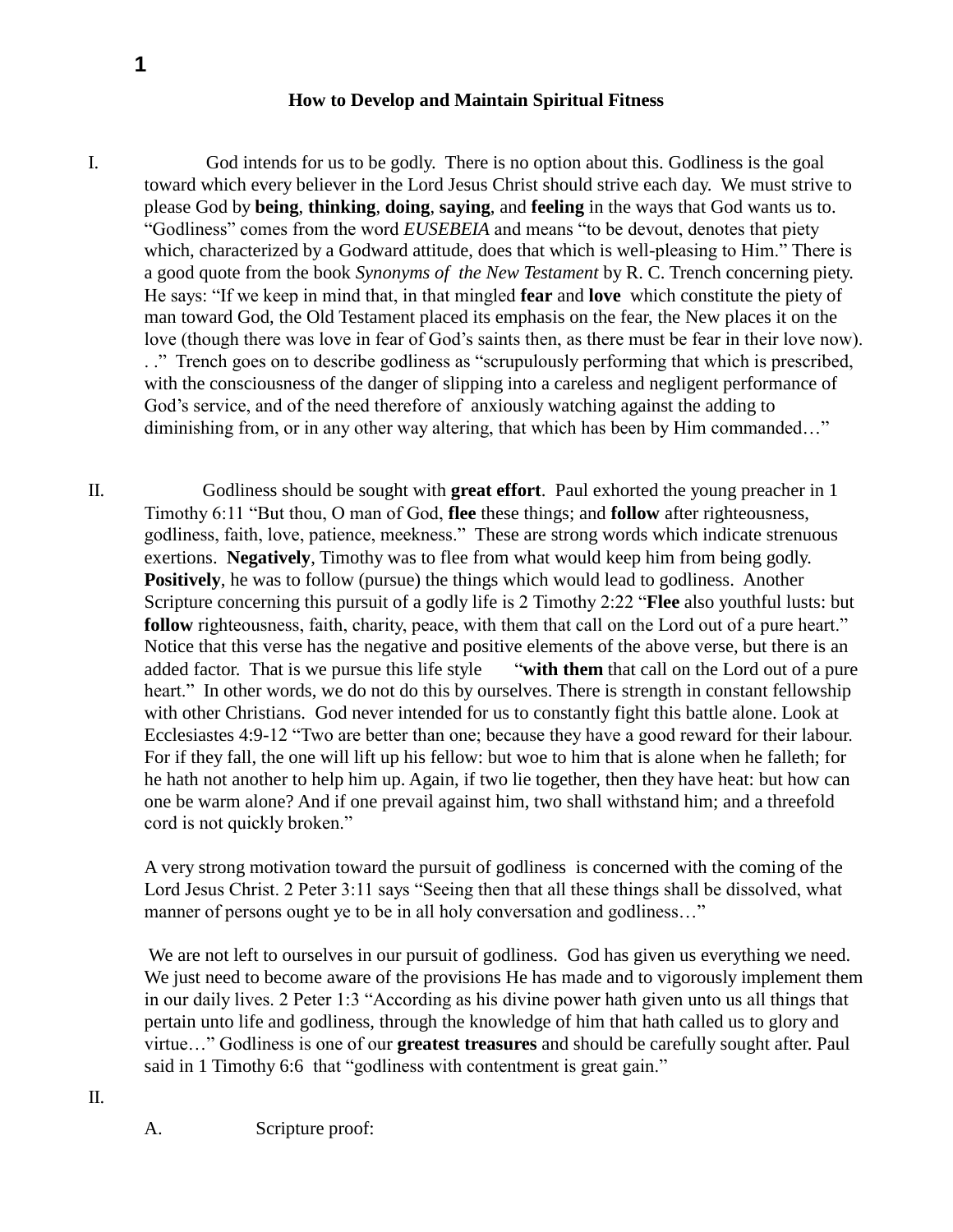- 1. Matthew 5:48 "Be ye therefore **perfect**, even as your Father which is in heaven is perfect."
- 2. 1 Peter 1:16 "Because it is written, Be ye **holy**; for I am holy."
- 3. 1 John 2:1 "My little children, these things write I unto you, that ye **sin not**…"
- 4. Ephesians 5:3 "But fornication, and all uncleanness, or covetousness, let it **not be once named** among you, as becometh saints…"

5. Hebrews 12:14 "Follow peace with all men, and holiness, without which no man shall see the Lord…" The word translated "follow" here is *DIOKO* and means to "**pursue**" or to " press on: figuratively of one who in a race runs swiftly to reach the goal."

6. In light of all these Scripures we should be driven to our knees to pray the following prayer from Psalm 19:12-14 " Who can understand his errors? cleanse thou me from secret faults. Keep back thy servant also from presumptuous sins; let them not have dominion over me: then shall I be upright, and I shall be innocent from the great transgression. Let the words of my mouth, and the meditation of my heart, be acceptable in thy sight, O LORD, my strength, and my redeemer."

Another good prayer is found in Psalm 119:133 "Order my steps in thy word: and let not any iniquity have dominion over me."

B. The path to godliness is **discipline**. There is no such thing as instant practical godliness. Our entire lives should be disciplined (structured, organized) and planned with the goal of godliness in mind. A haphazard life will not be a godly life. Even if you mean well an undisciplined life will eventually defeat you. **The Devil can easily penetrate the life of one who does not live according to godly structure!** A disciplined life will be one in which we are aiming at achieving goals in daily living. Discipline means work. Hard work for God is good for us. When we are working diligently for Him, we won't have time to get in trouble by listening to the suggestions of Satan.

When we are born from above that makes us oriented toward God and holiness, but it does not automatically make us godly in our daily lives in a practical way. Many of our daily practices are not yet oriented toward godliness.

- 1. 2 Corinthians 5:17 "Therefore if any man be in Christ, he is a new creature: old things are passed away; behold, all things are become new."
- 2. Ephesians 4:24 "And that ye put on the new man, which after God is created in righteousness and true holiness."
- 2.
- C. One of our Scripture themes for this boot camp is 1 Timothy 4:7 "But refuse profane and old wives' fables, and exercise thyself rather unto godliness."
- C.Here we have the picture of an **athlete in training**. The word translated "exercise" is *GUMNAZO*. It means "to train the body or mind." The English words "gymnastics" and "gymnasium" are derived from it. A person may be very talented, but no one becomes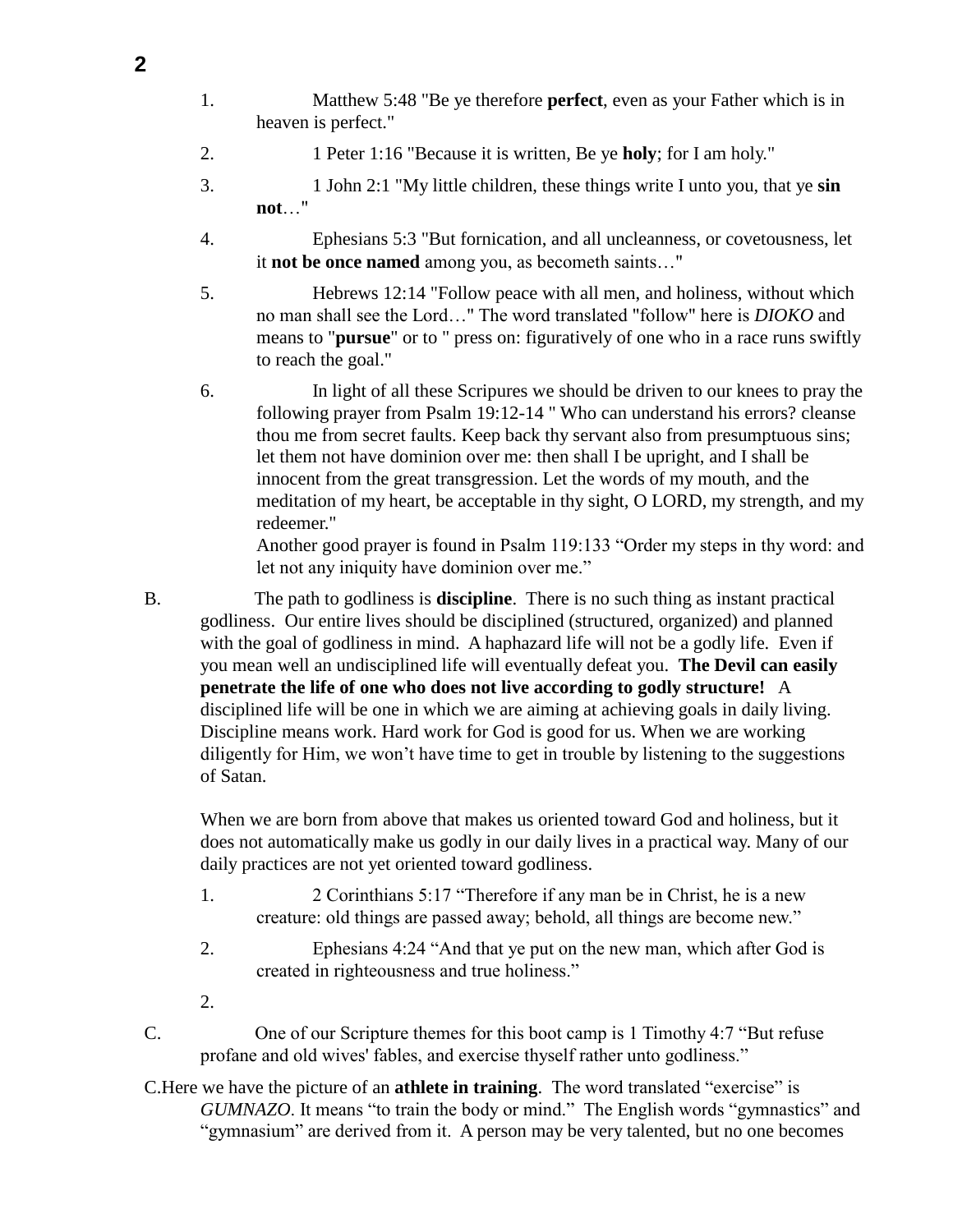an accomplished athlete except by years of hard, systematic practice. There are no instant athletes. Let us draw some helpful analogies from the world of athletics.

- 1. Athletes must practice **regularly**. They must practice until what they do seems like **second nature** to them. It would do little good for an athlete to learn intricate skills or to get in shape by practicing one day a week.
	- a) Luke 9:23 "And he said to them all, If any man will come after me, let him deny himself, and take up his cross **daily**, and follow me."- Daily self-denial.
	- b) Acts 17:11 "These were more noble than those in Thessalonica, in that they received the word with all readiness of mind, and searched the scriptures **daily**, whether those things were so."

b)-Daily Bible reading and study.

- c) Psalm 86:3 "Be merciful unto me, O Lord: for I cry unto thee **daily**."-Daily prayer.
- d) Proverbs 8:34 "Blessed is the man that heareth me, watching daily at my gates, waiting at the posts of my doors."-Daily obedience.
- e) God only gives us strength for each day. We must learn to live life one day at a time. Deuteronomy 33:25 says "…as thy **days**, so shall thy strength be."
- 2. This daily practice, which results in the desired action ingrained as second nature, is learned by constant practice until it becomes **habitual**. Hebrews 5:14 says "But strong meat belongeth to them that are of **full age**, even those who by **reason of use** have their senses exercised to discern both good and evil." The word translated "use" is *HEXIS* and means "habit, experience." The individual has practiced something until he becomes comfortable with it. He is trained to react automatically when confronted with a particular situation. This can be either good or bad. Many of us have developed bad habits of reacting in the wrong ways in certain circumstances. For example, some people have trained themselves to become angry when cut off in heavy traffic. Others have cultivated the habit of using curse words. They sometimes do this without even thinking of what they are saying. Many other examples of habits, both good and bad, could be given. 2 Peter 2:14 sadly speaks of those "Having eyes full of adultery, and that cannot cease from sin; beguiling unstable souls: an heart they have **exercised** with covetous practices; cursed children..." Here is our word *GUMNAZO* again. This is a sad description of someone who has practiced greed so that his habitual reaction is to be greedy whenever a situation arises where greed may be practiced. He has become so comfortable in his sin that he sins without consciously thinking about it.

This is like a baseball player who has developed a faulty swing when he comes to bat. He seldom hits the ball, but he does not understand why. He must get someone to evaluate his swing and show him where he is wrong. Then he must practice the new swing until he becomes thoroughly comfortable with it.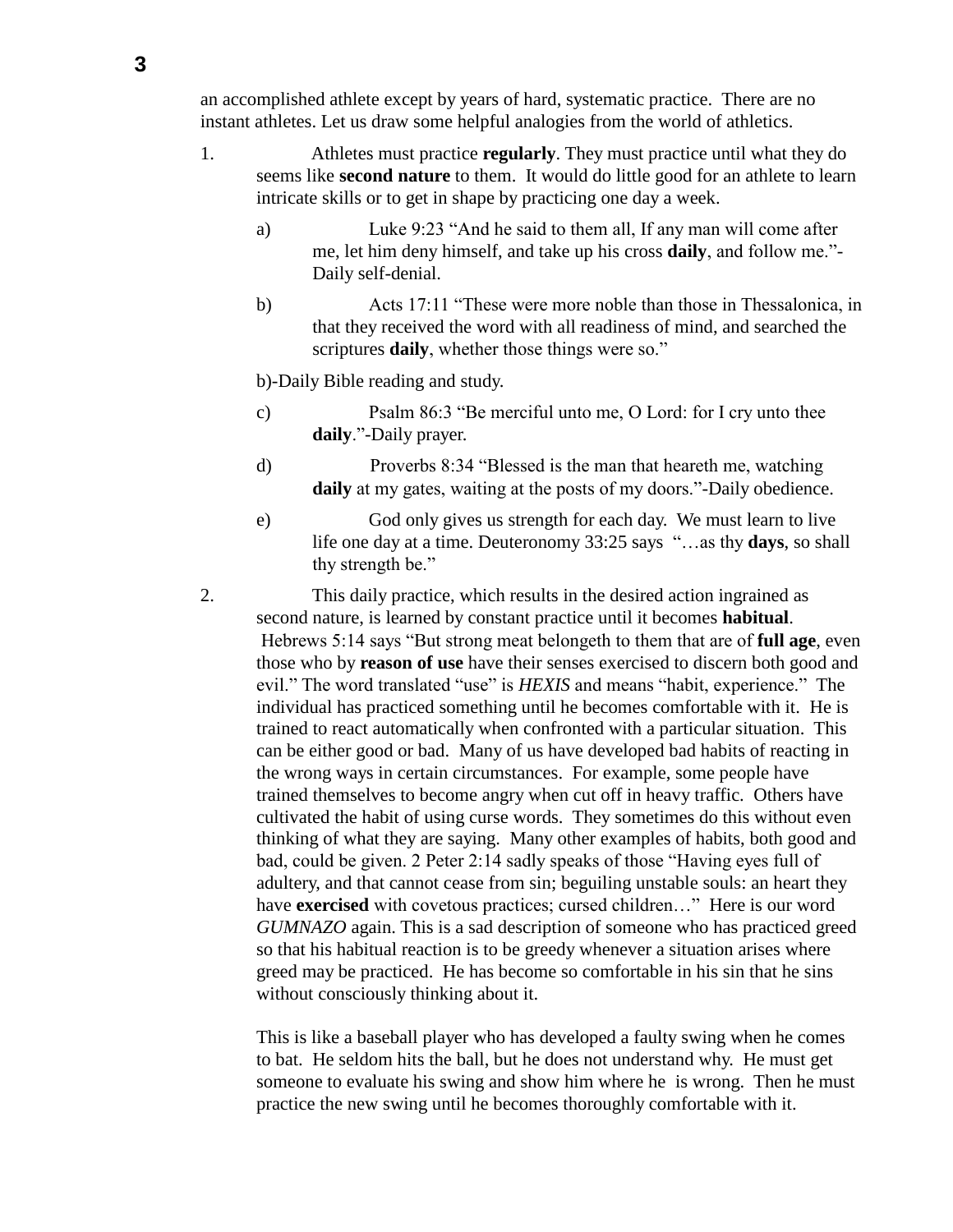It would be good to occasionally take the time to **consciously evaluate** your behavior. Take time to **think** and **reflect** on areas where you know you are not performing as you should. Write these things down and search the Scriptures for passages which teach the proper behavior. Then devise a practical program to help implement the desired behavior.

- a) 1 Corinthians 11:28 "But let a man **examine** himself…"
- b) 2 Corinthians 13:5 "**Examine** yourselves, whether ye be in the faith; prove your own selves…"

Others can often see our faults and shortcomings better than we can. It would be a good practice to periodically ask someone who is close to us to give us an evaluation of our behavior. The very best ones to do this are normally our **parents**. Having the proper learner's spirit toward parents, who are the ones God has ordained to rear us, is a vital step on the road to godliness. Proverbs 1:8 says "My son, hear the instruction of thy father, and forsake not the law of thy mother…" Proverbs 10:1 "A wise son maketh a glad father: but a foolish son is the heaviness of his mother." Proverbs 15:5 "A fool despiseth his father's instruction: but he that regardeth reproof is prudent." Proverbs 20:20 "Whoso curseth his father or his mother, his lamp shall be put out in obscure darkness."

We must remember that we live in a time when rebellion against all authority is very prevalent. Do not listen to the world. Listen to God's Word. Proverbs 30:11 "There is a generation that curseth their father, and doth not bless their mother."

- c) Proverbs 24:6 "For by wise counsel thou shalt make thy war: and in multitude of counsellors there is safety."
- d) Proverbs 27:17 "Iron sharpeneth iron; so a man sharpeneth the countenance of his friend."
- After we have become aware of unbiblical behavior, we can obtain advice from pastors or other experienced Christians on how to properly order our lives.
	- e) Romans 15:14 "And I myself also am persuaded of you, my brethren, that ye also are full of goodness, filled with all knowledge, able also to admonish one another." The word translated "admonish" means to "counsel"
	- f) Titus 2:4 "That they may teach the young women to be sober, to love their husbands, to love their children…"
	- f)
- 3. Athletes can learn from coaches and other, successful athletes.
	- a) Proverbs 13:20 "He that walketh with wise men shall be wise: but a companion of fools shall be destroyed."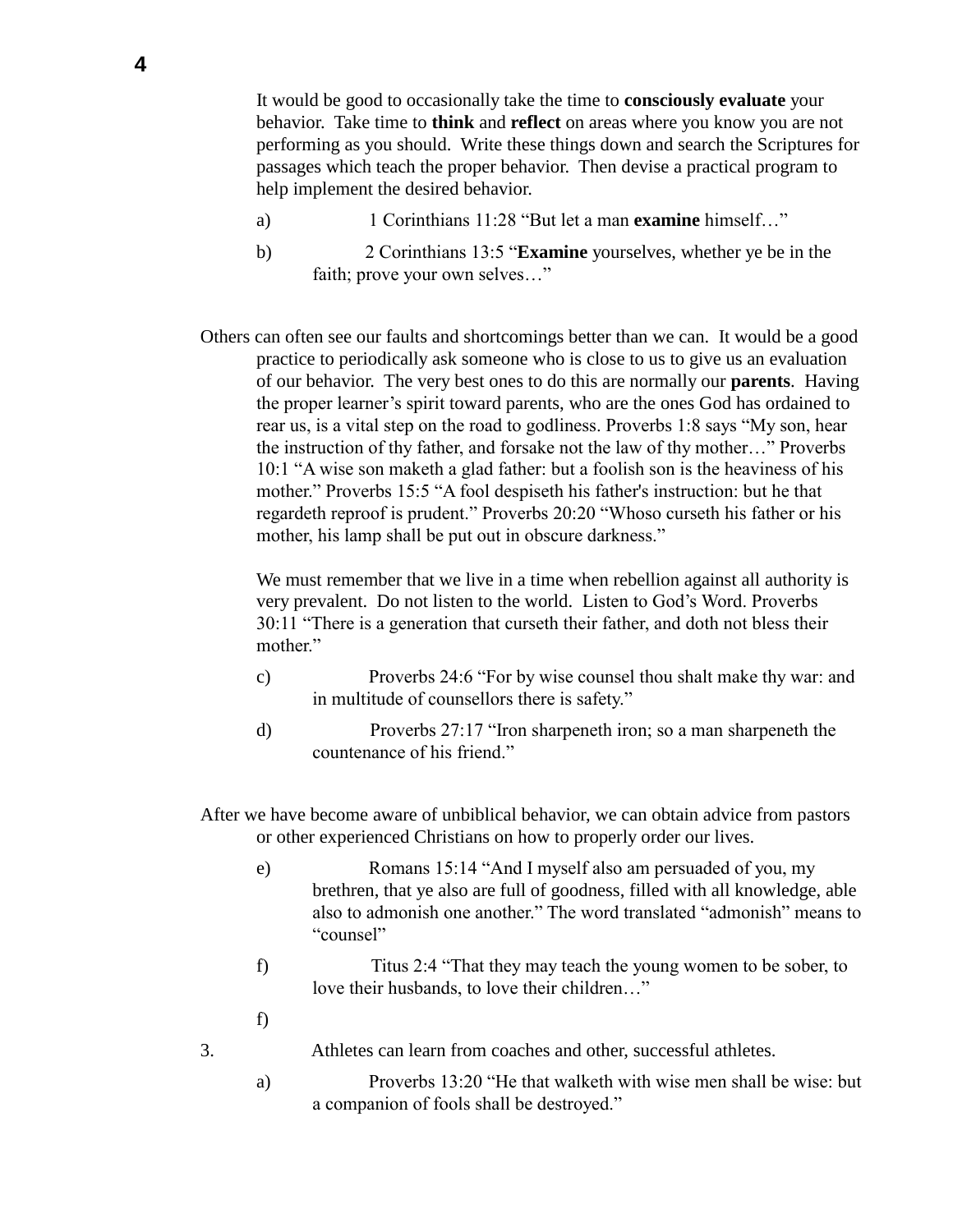- b) 1 Corinthians 11:1 "Be ye followers of me, even as I also am of Christ."
- c) Philippians 4:9 "Those things, which ye have both learned, and received, and heard, and **seen in me**, do: and the God of peace shall be with you."
- 4. Athletes must wear the appropriate gear, and must not wear anything that unduly hinders them.
	- a) Colossians 3:12 "**Put on** therefore, as the elect of God, holy and beloved, bowels of mercies, kindness, humbleness of mind, meekness, longsuffering..."
	- b) Hebrews 12:1 "Wherefore seeing we also are compassed about with so great a cloud of witnesses, let us **lay aside** every weight, and the sin which doth so easily beset us, and let us run with patience the race that is set before us…"
- 5. Athletes must be **focused** and **determined**.
	- a) Hebrews 12:2 "Looking unto Jesus the author and finisher of our faith; who for the joy that was set before him endured the cross, despising the shame, and is set down at the right hand of the throne of God."
	- b) Philippians 3:13,14 "Brethren, I count not myself to have apprehended: but this one thing I do, forgetting those things which are behind, and reaching forth unto those things which are before, I press toward the mark for the prize of the high calling of God in Christ Jesus."
- III. Practical Applications-Let us look at very practical ways to help us in our pursuit of godly living.
	- A. There is no easier path to godliness than the prayerful study of and obedience to the Word of God. It is impossible to be godly if are not regularly reading the Bible and trying to put it into practice. In 1 Peter 2:2 we are commanded to "As newborn babes, desire the sincere milk of the word, that ye may grow thereby…" The word translated "desire" means "to pursue with love, to long after." The mood is the **imperative** one. This means that God commands us to love His word to this degree. How do we do this? By praying and by being obedient. We may not feel like reading the Bible. We must not go by our feelings. We must remember that the **power often comes in the doing**.
	- B. One of the most important Scriptures that tells what God's Word will do for us is 2 Timothy 3:16, 17 "All scripture is given by inspiration of God, and is profitable for doctrine, for reproof, for correction, for instruction in righteousness: That the man of God may be perfect, throughly furnished unto all good works." The word "doctrine" refers to teaching. The Bible teaches what God requires. The word "repoof " means "conviction." The Word shows us how far we have fallen short of God's teachings. The word "correction" means "to set up straight again." After the Word shows us where we are wrong, it then shows us how to get back on the right path. The concept of "instruction in righteousness" means that the Bible gives us structured training in living righteous lives.

**5**